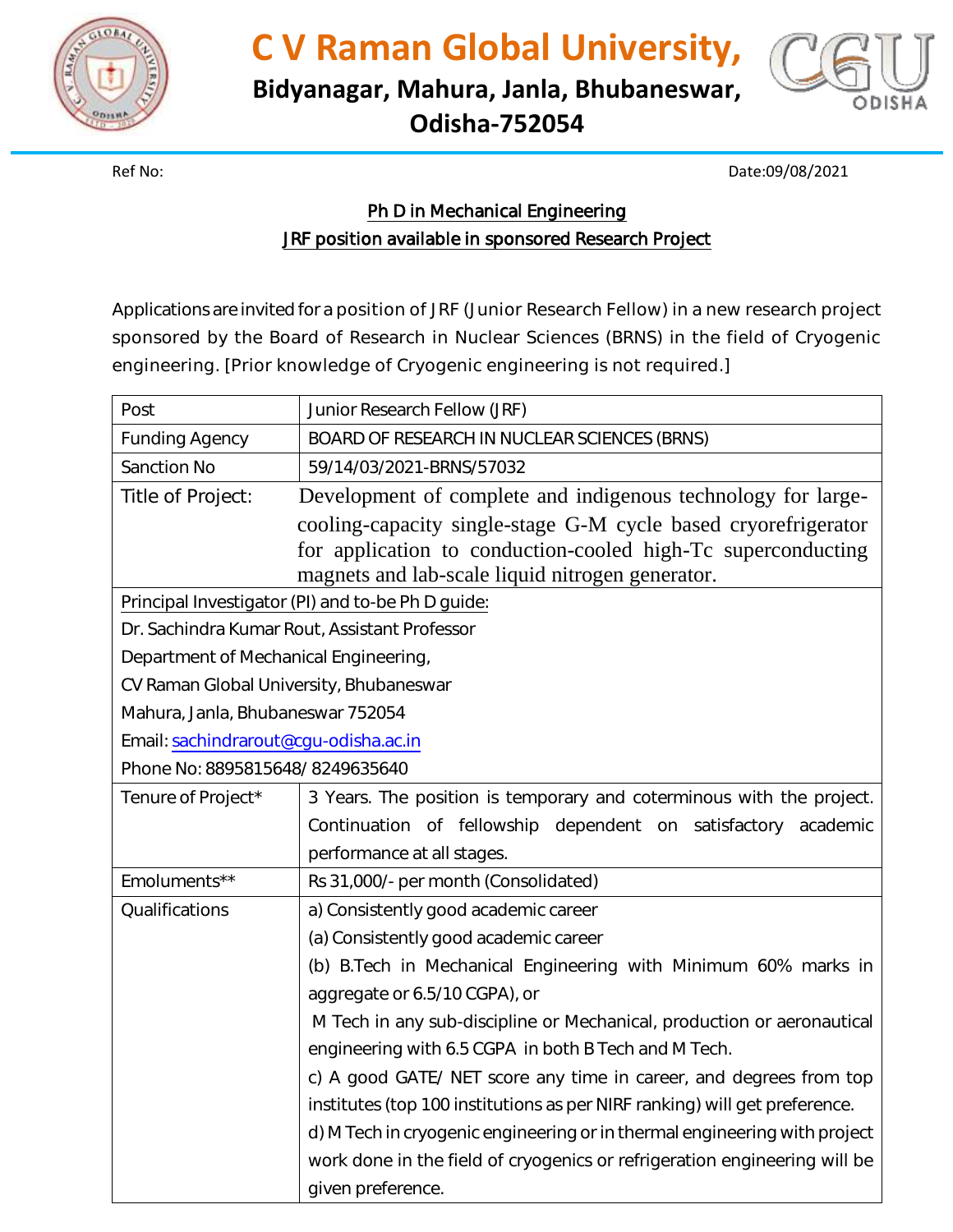

## **C V Raman Global University,**

## **Bidyanagar, Mahura, Janla, Bhubaneswar, Odisha-752054**



|                        | e) The applicant is expected to be proficient in engineering fundamentals<br>- mathematics, physics, basic electrical and electronic engineering, rigid<br>body mechanics, solid and fluid mechanics, thermodynamics, heat<br>transfer, engineering drawing.              |
|------------------------|---------------------------------------------------------------------------------------------------------------------------------------------------------------------------------------------------------------------------------------------------------------------------|
| <b>Job Description</b> | Pursuing Ph D in C V Raman global university as a full time student<br>a)<br>working on the objectives of the sponsored project. [Please read the<br>title of the project]<br>b) Any other assignment from the Principal investigator of the project<br>and Ph D guide(s) |
| Age                    | 32 years as on last date (Relaxation of 5 years will be given for reserved<br>category applicants)                                                                                                                                                                        |
| Last Date & Time       | August 26, 2021 (midnight); Delayed applications up to the sitting of the<br>selection committee may be accepted only at the discretion of the PI.                                                                                                                        |

How to Apply: Interested candidates shall fill the enclosed google form <https://forms.gle/qCThHesbEK6Xg4sc9> and send by Email to [sachindrarout@cgu-odisha.ac.in](mailto:sachindrarout@cgu-odisha.ac.in) attaching copy of detailed Bio-Data, and a single- page write up outlining his/her strengths to pursue research in the field of study given above. Copies of certificates and mark sheets need not be sent at this stage. The subject line of the mail should be "Application for JRF in BRNS sponsored project.

Eligible candidates will be called for written test or interview or both, in physical or videoconferencing mode. Shortlisted candidates for further selection process will be notified through email only. Therefore, please mention active Mobile Number and Email ID in the application form. In case of any query interested candidates can send email to PI .

Subject to satisfactory attendance and academic performance at all stages. After successful completion of 2 years, candidate may be promoted to SRF (Senior Research Fellow) based on the performance and recommendation by appropriate committee.

\*\*No HRA will be given. However hostel accommodation will be provided as per the applicable rates/norms of the Institute.

## GENERAL INFORMATION / DETAILS ABOUT THE FELLOWSHIP

- 1. The appointment is purely temporary and will terminate automatically without any notice or compensation on termination of the research project.
- 2. The appointed person shall have no claim of appointment / absorption in funding Agency or in CGU Bhubaneswar.